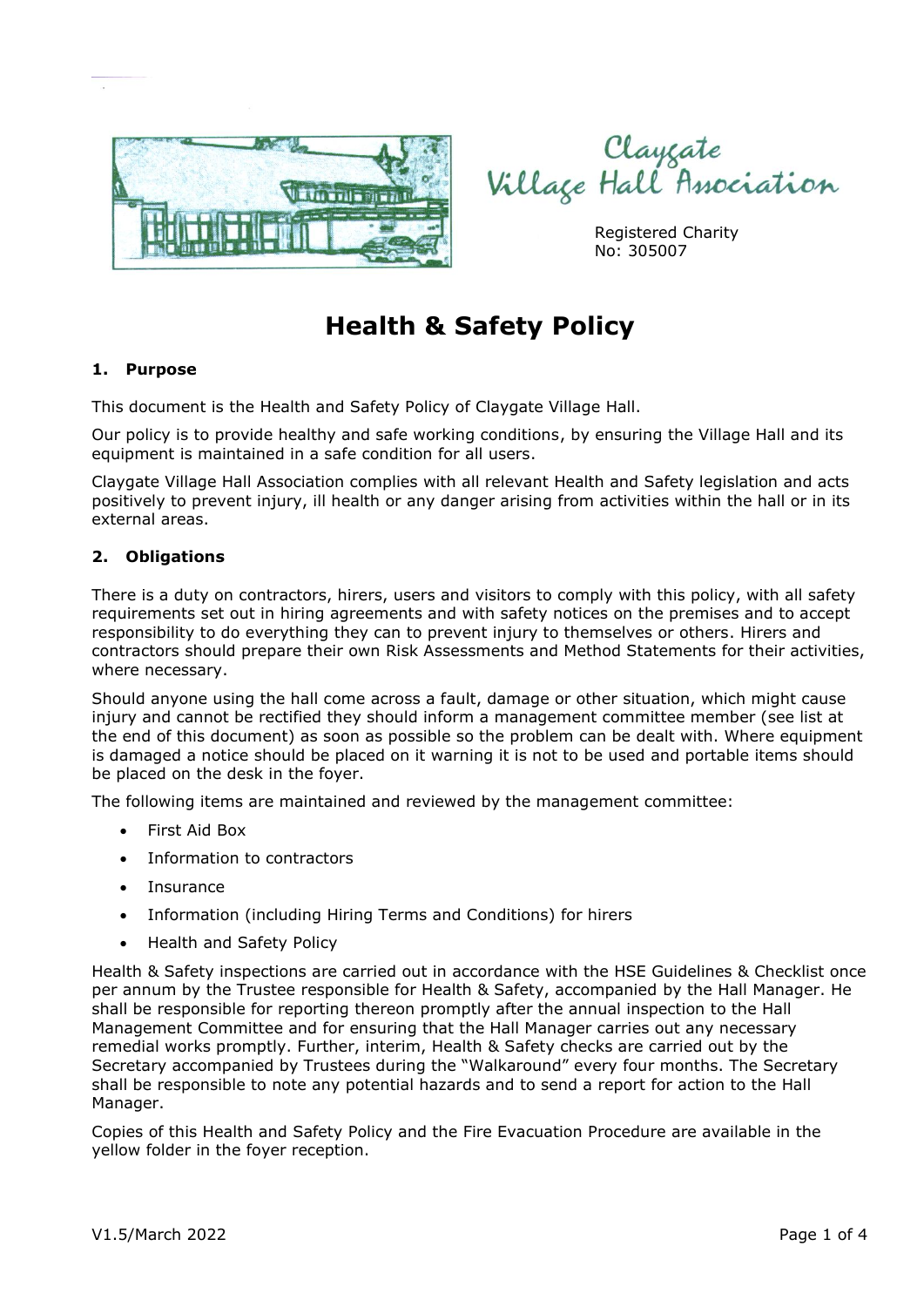## **3. The Workplace (Health and Safety and Welfare) Regulations 1992**

These regulations are aimed at protecting volunteers' and hirers' health from injury or long term illness by providing for safety whilst using the hall and includes:

- Adequate ventilation
- A reasonable temperature
- Suitable lighting and seating
- A clean premises with no tripping hazards
- Suitably maintained machinery and equipment
- Sufficient toilets with hot and cold running water, soap and towels
- Accessible drinking water

## **4. Prevention of fire**

The Village Hall Committee has appointed a Fire Safety Officer (Hall Manager). The purpose of this appointment is to reduce the risk and prevent a fire occurring. The following activities are carried out by the Fire Safety Officer:

- Operate the Fire Risk Procedure
- Precautions to be put in place where necessary and where it is reasonable to do so
- Ongoing checks of fire safety equipment, exits and alarms

Hazardous materials and equipment that must not be used in the Village Hall without authorisation by the Management Committee and include:

- Flammable liquids
- Naked lights and pyrotechnics
- Electrical equipment producing heat

Preventative and protective measures must be taken in accordance with the Health and Safety Policy as follows:

- Smoking is forbidden inside and outside the hall.
- Flammable substances must either be replaced or when this is impossible measures taken to control the risk.
- Scenery and fabrics for use on stage must be rendered non-flammable by treatment during manufacture. Proprietary materials must comply with industry standards for fireproofing e.g. hardboard and plywood must have a "Class 1 impregnated to BS476" stamped on it.
- Storage of combustible material near a source of ignition is not permitted
- Emergency exit and routes to them must be kept clear at all times
- Appropriate Fire Fighting Equipment is provided
- Fire Equipment is maintained and checked annually

## **Important issues associated with the Health and Safety in Claygate Village Hall**

## **5. Working Alone**

Volunteers, hirers, contractors or tradesmen should not work alone on the property particularly if they are using ladders, chemicals or equipment that might pose a danger. Before working alone on less risky jobs, checks should be made.

## **6. Children**

Minors under the age of 18 must be accompanied and supervised by a responsible adult at all times.

V1.5/March 2022 **Page 2 of 4**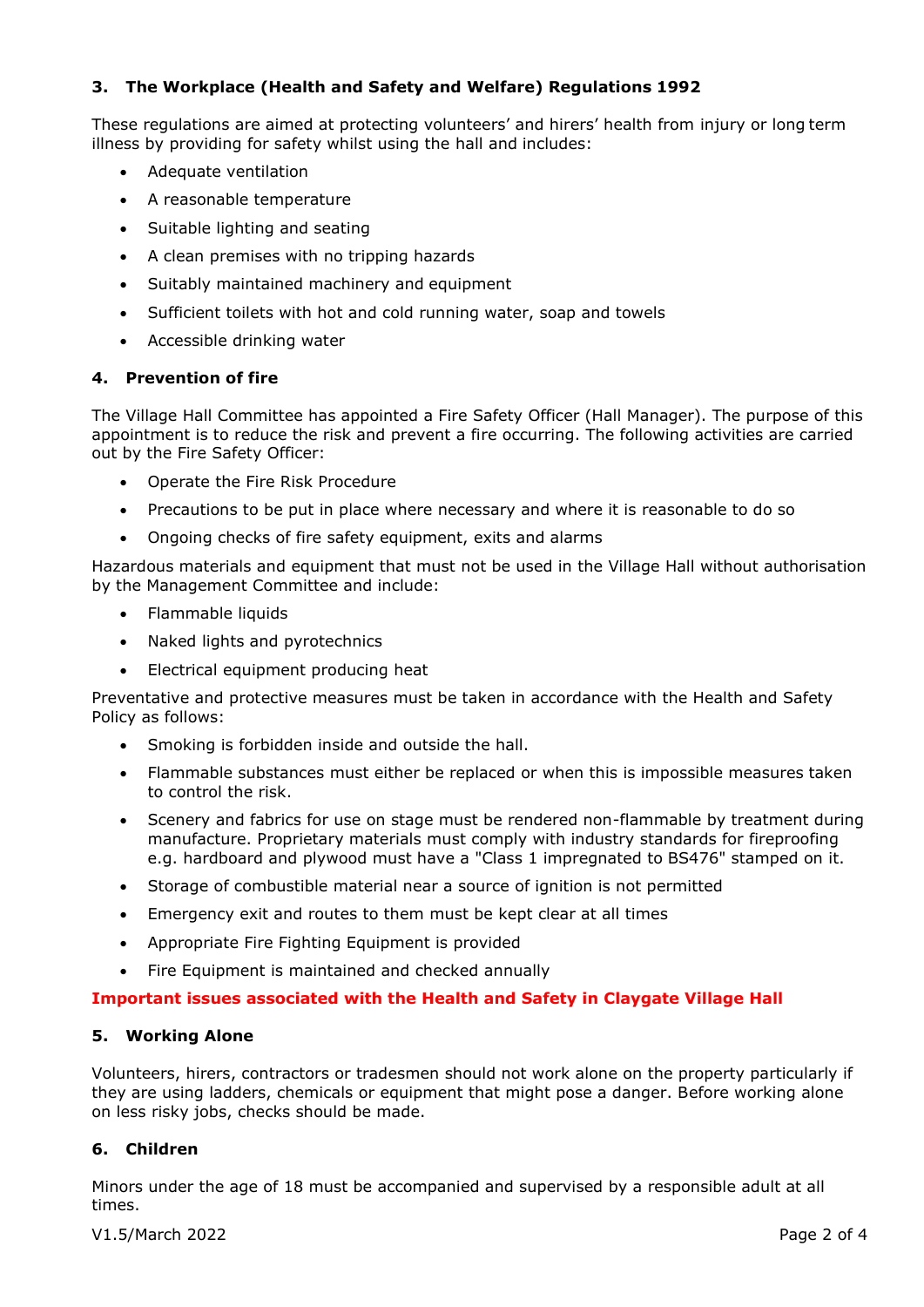Children under the age of 12 are not permitted in the kitchen. This is to avoid the risk of scalds, burns, cuts and other injuries occurring.

#### **7. Stage area**

All users should be vigilant around the stage area to avoid the possibility of falling from the stage edge. Children should always be supervised when using the stage.

#### **8. Electrical safety**

The following must be adhered to:

- Electrical appliances must not be left unsupervised when in operation
- Plug sockets must not be overloaded
- Should users / hirers want to bring electrical appliances onto the premises they must make the management committee aware of this. The user / hirer are responsible for ensuring that the appliance meets safety standards (i.e. has been PAT tested, and labelled as such)
- Electrical equipment showing signs of damage, exposure of components, water damage etc should not be touched or operated
- Users have a responsibility to ensure that all electrical appliances are shut off when leaving the hall
- Trailing wires or cables are a trip hazard and should be taped down

## **9. Heating**

Portable heating appliances should not be used in the hall. The hall has three gas heaters in the Main and Small Halls and wall mounted electrical heaters elsewhere. Should users suspect a heater of being damaged then the heater should not be used. The Management Committee should be informed immediately.

Users must supervise young children around the heaters as they can become hot to touch.

#### **10. Housekeeping**

The hall is cleaned and safety checked on a regular basis. However, every user has a responsibility to ensure that the hall is left clean and tidy. The Management Committee cannot guarantee that the hall will be cleaned between each use.

All users must use the rubbish bins. Any major spillage, damage or accident should be reported to the Committee. Food, drink and perishable items must be taken away at the end of each hire.

The paths outside and frontage of the hall must be kept clear of litter.

#### **11. Noise**

The hall is situated in a residential area, therefore we ask that users are considerate and keep noise levels to a minimum. Any form of music must be kept to an acceptable level. Users should also be considerate when leaving the hall.

#### **12. Parking**

Parking outside the hall is limited. Please do not obstruct driveways or block the road. Parking is carried out at the users' risk.

#### **13. Accident Reporting Procedure**

Accident Report Forms are available on the Foyer desk and on the website. Any accident occurring during use of the hall must be recorded by contractors or hirers. To ensure that personal data is kept confidential, individual records are removed and held separately by the Management Committee. The cause of accidents will be investigated so as to reduce the risk of reoccurrence.